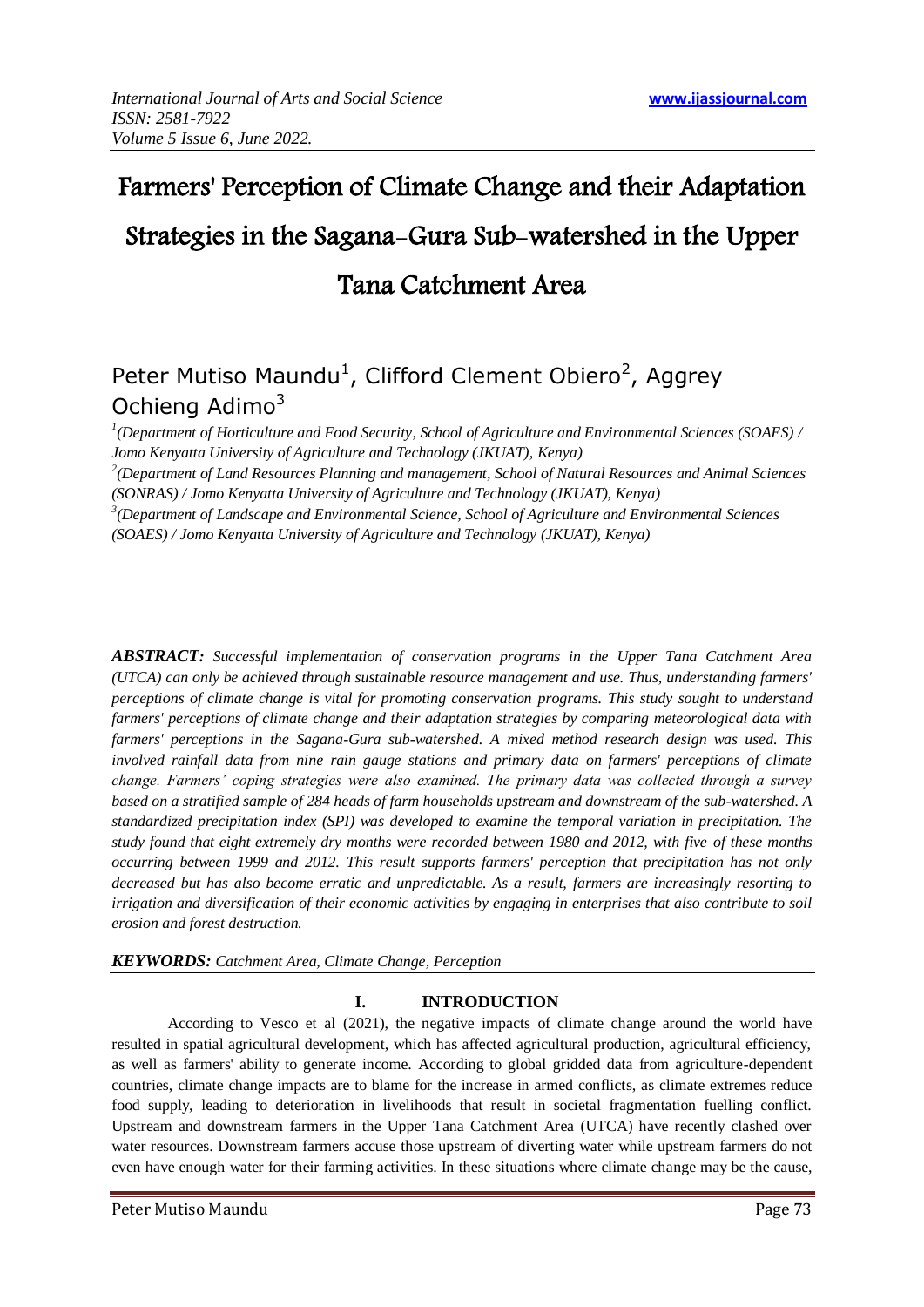## *ISSN: 2581-7922 Volume 5 Issue 6, June 2022.*

lack of adequate climate change adaptation mechanisms makes it difficult to restore peace (Arshad et al, 2017). As a result of climate change, agricultural production decreases, making agricultural land less valuable. In Pakistan, for example, the value of agricultural land decreased when people noticed indicators of climate change such as temperature fluctuations (Arshad et al, 2017). However, farmland value increased in areas where farmers had access to financial support, extension services, and irrigation facilities, even when people noticed changing climate conditions. Furthermore, adaptive behaviors such as irrigation, crop diversification, and land use changes depend on the extent to which farmers perceive climate change (Ado et al, 2019). While weather data has dominated the climate change debate, the perception of farmers who are expected to combat the negative effects of the changing climate has been largely ignored. This raises the following questions: Do farmers believe that climate change is happening? If so, do they see the need to take action to address it? If they see the need to act, what adaptation mechanisms have they adopted?

Climate change across the globe has caused intense precipitation events, high river discharge, and large-scale flooding (Kundzewicz et al, 2019). One of the driving factors of global climate variability includes spatial oscillations of the system within the ocean-atmosphere, as indicated by climate variability indices such as El Niño-Southern Oscillations (ENSO). In Africa, climate variability and change (CV&C) is responsible for food insecurity (Wossen et al, 2018). For example, Ethiopia and Mozambique have faced increasing volatility in coffee, maize, and livestock yields due to extreme temperatures and precipitation (Woetzel, 2020). Reduced yields mean income fluctuations for farmers. For example, reduced income has been reported in agriculturedependent regions of Africa due to CV&C. The fact that agriculture is the main economic activity on the continent explains the vulnerability of Africa to the negative effects of CV&C. Agriculture contributes 16-20% of the continent's GDP. In fact, this percentage is greater in some countries like Ethiopia where 33% of its GDP depend on agriculture (Baarsch, et al, 2020; Woetzel, 2020). In terms of job creation, agriculture employs between 57% and 70% of the working population in Sub-Saharan Africa (Baarsch, et al, 2020; Faurès & Santini). Indeed, sub-Saharan Africa's vulnerability to climate change is compounded by high rates of poverty, malnutrition, poor infrastructure development, and slow pace of technology adoption (Ayanlade, et al, 2018). In Kenya, prolonged drought, unpredictable rainfall patterns and poor land use patterns have affected water storage and yield in the Tana Catchment Area (Karienye and Macharia, 2020). For example, human activities in the UTCA have increased with more land being converted to agricultural land where people use poor farming methods (van Beukering et al., 2015). This has led to the disappearance of springs and a decrease in base flow, which poses more challenges given that about 50% of Kenya's hydropower comes from the Tana Catchment Area (McCartney et al, 2019). Despite the critical role that reservoirs in the Upper Tana watershed play, they are threatened by sedimentation (Kitheka, et al, 2019). This problem has been exacerbated by rising human population, illegal and unregulated withdrawal of water resources, point and non-point source pollution, and riparian land encroachment (Iseman & Miralles-Wilhelm, 2021). While Hunink et al (2013) observed that the only solution to minimize reservoir sedimentation is to encourage farmers to adopt soil-conserving farming methods, McCartney et al (2019) and Kamamia et al (2021) noted that only a quarter of farm households adopt various soil conservation methods. The low rate of adaptation to climate change raises concerns about the extent to which people understand climate change and its risks, which is a question that this study sought to answer.

# **II. LITERATURE REVIEW**

# **2.1. Theoretical Framework**

This study is based on cultural risk theory. Developed by Mary Douglas in 1966, cultural risk theory states that social groups tend to share a consistent way of explaining misfortunes such as those associated with pollution. She argues that "danger' taboos linked to acts of pollution by primitive groups play an intelligible role in maintaining particular forms of social order" (Tansey & O'riordan, 1999, p. 74). These taboos define gender roles and support certain judgments about what is considered appropriate within a certain community by linking a certain danger to a wrongful act in what can be called the forensic model of danger (Douglas, 1966). In this case, members of a given society share the same trust and fears. Therefore, they tend to select risks through a political process where culture plays a major role in human adaptation to climate change (McNeeley & Lazrus,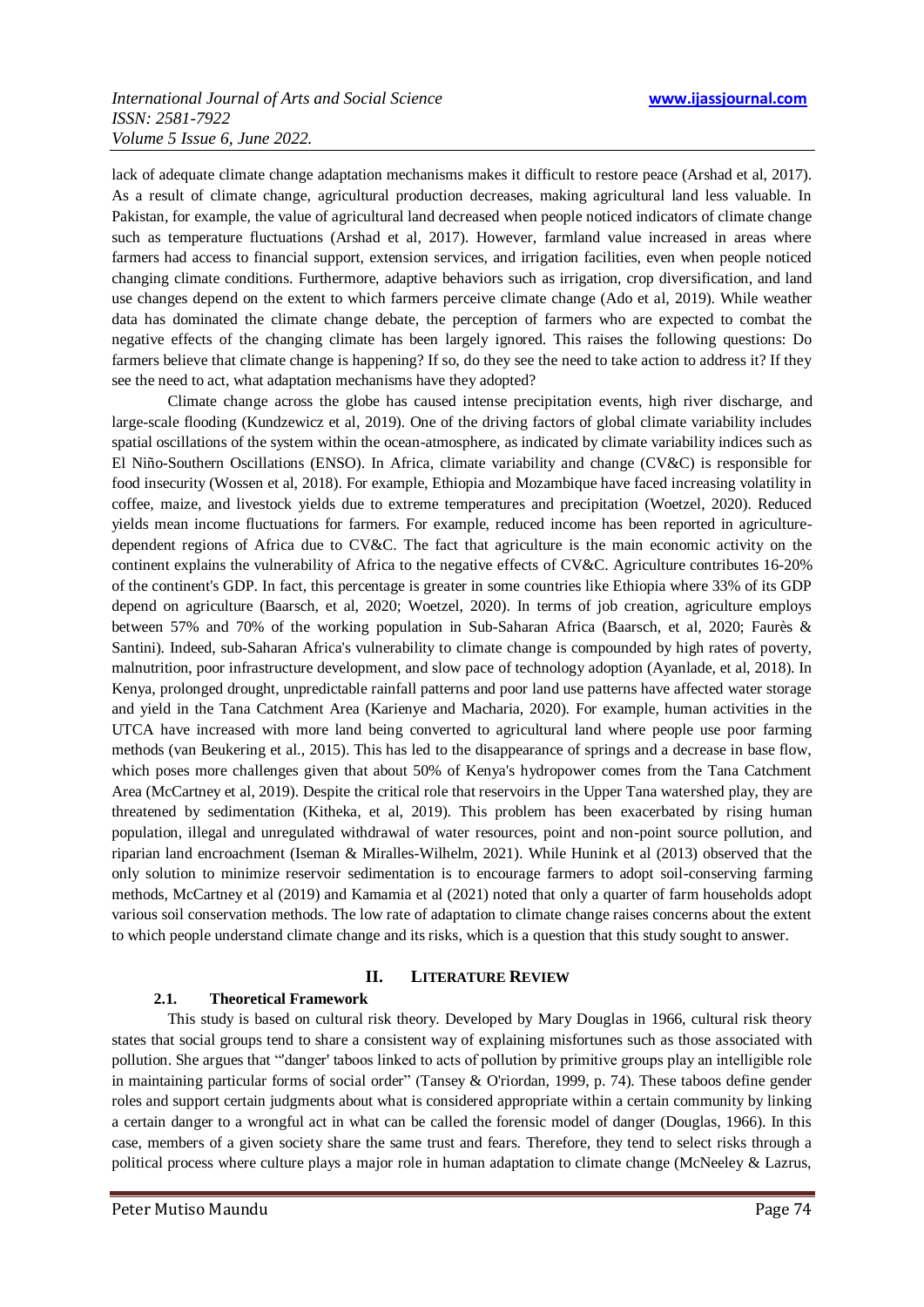2014). For example, Leal et al. (2017) noted that while the culture of the Maasai community in Kenya considers keeping large numbers of animals as wealth, they have begun to reduce the size of their herds due to reduced grazing land and frequent droughts that normally result in huge losses caused by animal deaths. However, Ng'ang'a and Crane (2020) disagree with this argument of a community-based approach in assessing and responding to environmental risks, arguing that adaptation pathways are not dependent on culture but rather on gender, wealth and age. In their view, this amounts to a "false assumption of community homogeneity" (Ng'ang'a & Crane, 2020, p. 478). While CV&C adaptation pathways are politically motivated, those shaping these pathways derive their power to influence from their social position. In fact, a study in northwestern part of Kenya found that hardships associated with climate variability motivate people to engage in political violence (Vestby, 2019). Similarly, farmers in the downstream of Sagana-Gura sub-watershed, which is drier, blame their upstream colleagues for reduced water in the rivers. As a result, some violent clashes have already been observed between the two groups (Mungai, 2018). According to cultural risk theory, the debate over why some people experience water shortage due to climate change require negotiated worldviews that would shape social organization within the communities in order to manage the emerging risks. This justifies the deployment of cultural risk theory to understand farmers' perceptions of climate change.

# **2.2. Climate Change**

Studies involving meteorological data provide evidence of climate change across the globe. Li et al. (2016) investigated how flood-related disasters varied spatially and temporally in Africa and the factors that influenced these variations. The analysis looked at disaster data from 1990 to 2014 in 55 African countries. The results of the study revealed that per capita GDP, high rates of urbanization, declining forest cover, and increasing population caused these disparities in floods' frequency. In yet another study, Ayugi et al (2020) investigated drought and flood occurrences in Kenya. They examined 35 years of rainfall and temperature data since 1981. They found out that rainfall was the main cause of seasonal variations in flood disasters. In a similar study, Langat, Kumar, and Koech (2017) sought to examine the variability, trends, and seasonality of precipitation and river flows in the UTCA. They collected rainfall data from ten stations over the period 1967- 2016 spanning 49 years. Similar to the study by Li et al. (2016), Langat et al. (2016) found that streamflow varied with changes in precipitation received in the UTCA. These studies indicate that precipitation changes upstream have serious repercussions downstream.

# **2.3. Farmers' Perceptions of Climate Change and their adaptation**

Globally, the decisions that farmers make to adapt to CV&C depends on their perceptions on the risks posed by these changes on their farm productivity (Arshad et al, 2017). This assertion was evident in a study that Arshad et al (2017) conducted in Pakistan. The study showed that farmers who were aware of climate change were proactive to adopt various adaptation strategies such as irrigation, enterprise diversification and change of land use such as investing in other industries besides agriculture (Arshad et al, 2017). However, meteorological data was found to shape farmers' adaptation to CV&C if only such data was aligned with their perceptions. This was revealed in another study that Fadina and Barjolle (2018) conducted in Benin. The study indicated that 85% of farmers who believed that disturbances in rainfall patterns, changes in the length of the dry season, temperature rise and strength of wind were signs of change reacted by adopting various coping strategies (Fadina & Barjolle, 2018). In a similar study that Kgosikoma, Lekota, and Kgosikoma (2018) conducted in Botswana, it was found out that Botswana and Benin farmers used similar adaptation mechanisms that included; diversification through mixed farming, mulching, increased use of organic fertilizers, acquisition of improved crop varieties and animal breeds, adjustment of dates for planting crops, irrigation, farm shades, increased use of pesticides and insecticides, use of supplementary animal feeds and vaccination of livestock, (Kgosikoma, Lekota, & Kgosikoma, 2018; Fadina & Barjolle, 2018). These adaptation methods pointed to several challenges that farmers faced such as high temperatures, delay in rainfall season or inadequate amount of rainfall, inadequate water supply, lack of adequate animal feeds, and increased pests and diseases that are all associated with climate change.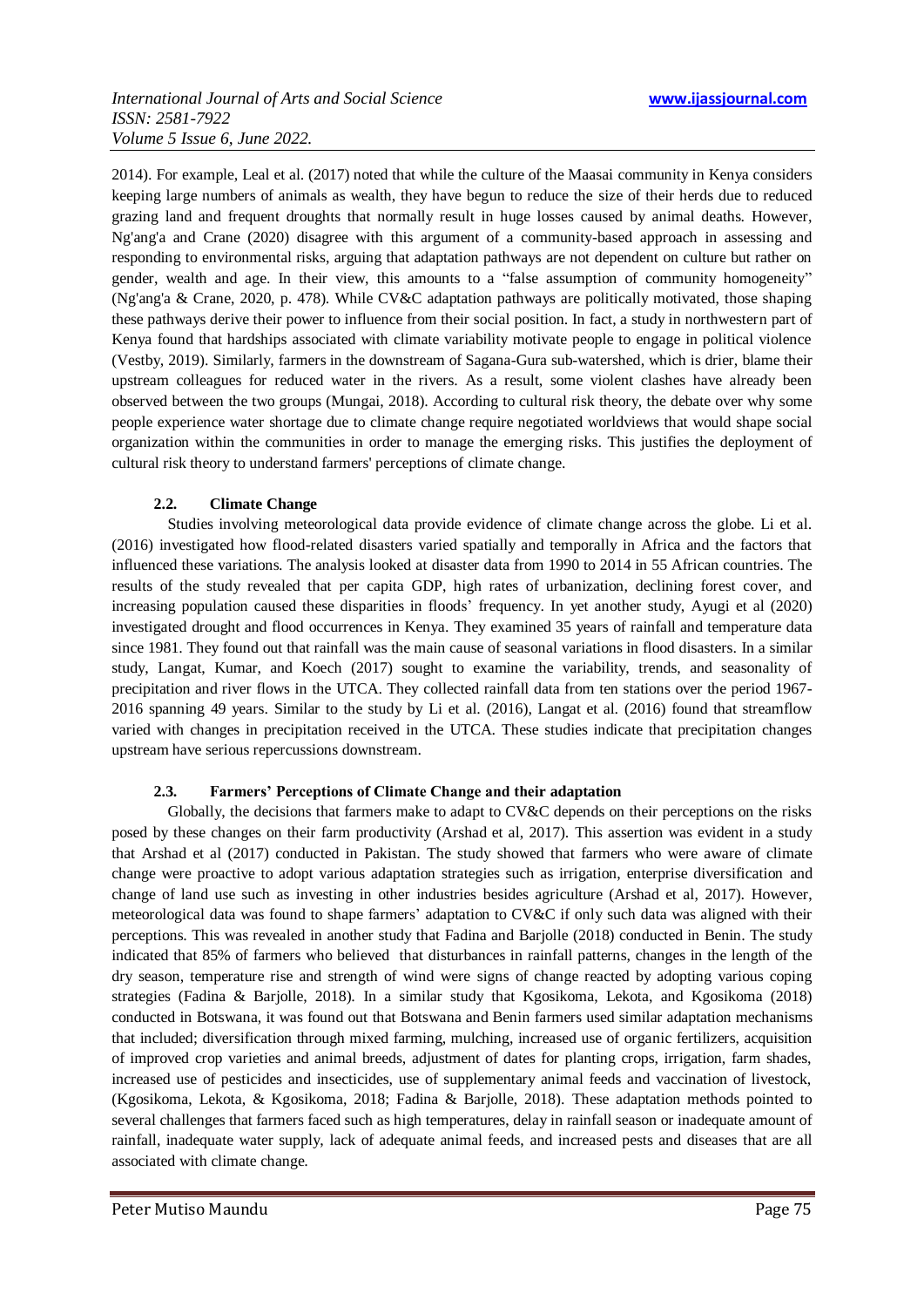#### **2.4. Factors that determine farmers' adaptation to CV&C**

Researchers have been examining what motivates farmers to adapt to CV&C, and the results reveal wide range of factors that have similarities as well as differences across the globe. For example, Trinh et al (2018) carried out a study that explored factors that determine CV&C adaptation in Vietnam. The results revealed that farmers' training, size of farms, level of damage from extreme weather, farmers' level of education, farmers ‗experience in farming, credit access, as well as gender were key determinants of farmers' decisions on CV&C adaptation (Trinh et al, 2018). Similar results were found in a study that Khanal et al (2018) conducted to investigate factors influencing rice farmers' decisions on adopting to CV&C in Nepal. However, Khanal et al (2018) also revealed that farmers' belief that climate change is actually taking place and their conviction that adaption to CV&C was necessary played a major role in shaping their adaptation decisions. Similar results were obtained in studies conducted in Africa. For example, Belay et al (2017) investigated what determined CV&C adaptation decisions in Ethiopia. Results of the study indicated that farmers adaptation dependent on their education level, size of family, gender, experience in farming, age, whether they owned livestock, availability and access to extension services, access to climate information and their income levels (Belay, et al, 2017). Other studies that generated similar outcomes were conducted by Awazi and Tchamba (2018) in Cameroon, Alemayehu and Bewket (2017) in Ethiopia highlands, Shikuku et al (2017) in Ethiopia, Kgosikoma et al (2018) in Kenya, Stefanovic et al (2019) in Kenya's Laikipia County, and Kaua (2020) in Tharaka Nithi County, Kenya.

Although many studies have been conducted on CV&C, the link between weather data and farmers' perceptions has been largely ignored. Ironically, farmers whose views have been ignored face many challenges related to climate change. Moreover, they are one of the key stakeholders in the war against the negative effects of climate change. To address this gap, this study combined rainfall data with primary data collected through a survey to examine farmers' perception of climate change and their adaptation strategies in the Sagana-Gura Subwatershed in the UTCA.

# **III. MATERIALS AND METHODS**

Mixed-method research design was used in this study where qualitative and quantitative data were collected and analyzed. Monthly rainfall data that spanned from 1957 to 2017 was collected from nine meteorological stations spread across the UTCA. A questionnaire was used to obtain information about farmers' perception and adaptation to change. In collecting the primary data, the study focused on the Sagana-Gura subwatershed of the UTCA (see the map in Fig. 1 below). This sub-watershed comprises of four agro-ecological zones that include the humid zone, the sub-humid zone, the semi-humid zone and the semi-humid to semi-arid zone (Wambua, *et al*., 2015).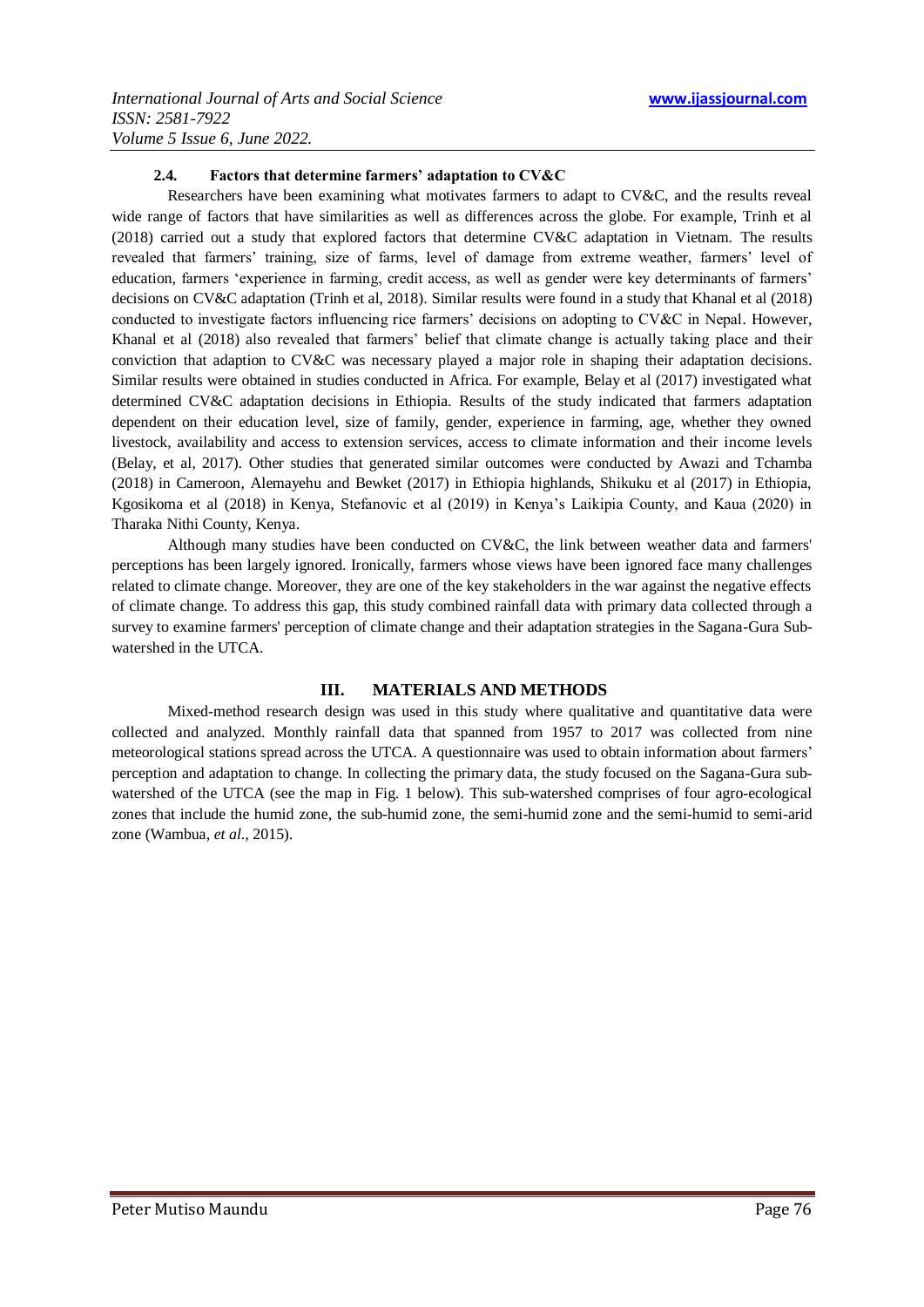

Figure 1: Sagana-Gura sub-watershed of the UTCA

The sample size for the study was 284 heads of farm households, which was 73.96% of the target sample size of 384. According to Badger & Werrett (2005) and Birtwistle et al (2002), this is an adequate response rate to generate reliable and valid results in this study. After conducting a pilot test, stratified sampling was used where the sample was drawn from two strata of the target population: upstream and downstream. The upstream sample was drawn from various villages including Ebenezer, Gatagati, Giathieri, Gitubururu, Kabaru, Kairi, Karandi, Kimahuri, Mitero, Ndathi and Warazo. The downstream villages from which the participants came were Githagaiya, Ngonda, Sagana, Kairo, Gatumbi, Gituri, Karima, Ngando, Ngoka, Gacharu, Gitumbi, Mucagara, Gakindu, Kanja, Mjini, Maganjo and Thanju.

Using SPSS, the percentage of farmers who believed that climate change was actually taking place was calculated. The factors that determined the opinions of those farmers who believed that climate change was taking place were examined by running a probit regression analysis using R. A binary variable of farmers' perception on climate change was the dependent variable (Y). In this case, farmers perceived climate change (coded with one (1)) or they did not perceive it at all (coded with zero (0)).

Using a mean monthly precipitation data, a one-month standard precipitation index (SPI) was computed to measure drought's rarity in the UTCA. It was used to compare precipitation as a percentage of the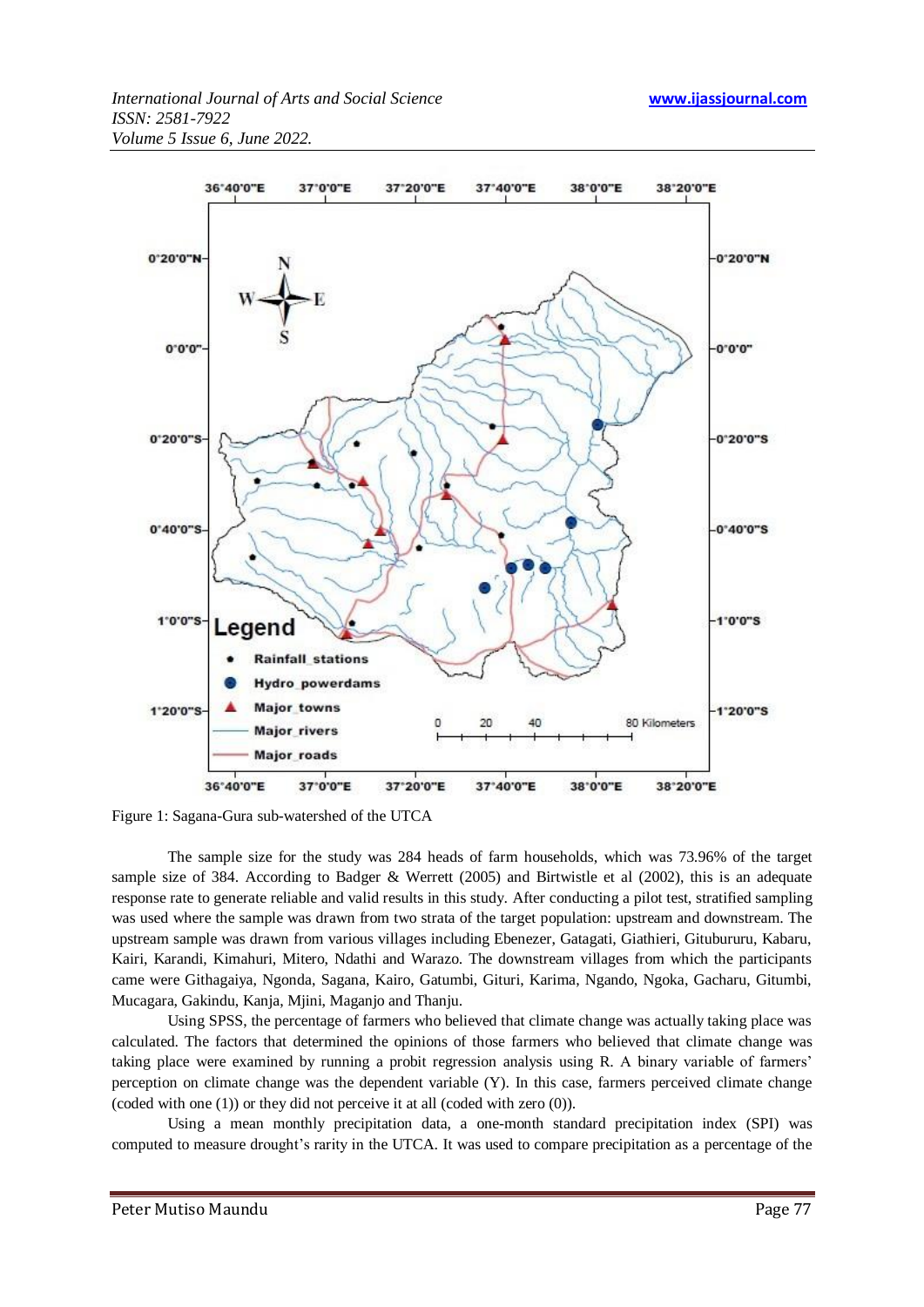month's normal precipitation. Senay et al (2015) states: "SPI values that are greater than 0 indicate conditions wetter than the median, whereas negative SPI values indicate drier than median conditions" (p. 239).

The percentage of farmers who used adaptation strategies to climate change was computed using SPSS. In addition, a probit regression was used in examining farmers' choice of adaptation strategies to change in the Sagana-Gura sub-watershed of the UTCA. The question that the study sought to answer was: what determines whether a farmer will use adaptation strategies? A farmer may use adaptation strategies or not, which was the dependent dichotomous variable. In this case, the factors that determine whether a farmer would use some adaptation strategies (Croppractices) were the independent variables.

#### **IV. RESULTS AND DISCUSSION**

#### **4.1. Farmers' Perception on Climate Change in the UTCA**

Out of the 284 participants, 90.1% believed that there have been changes in weather patterns over the last 30 years. However, 69.5% of those who believed that climate change is taking place were from downstream as compared to 30.5% from the upstream. Moreover, 55% of all the respondents agree that rains have become unpredictable or inconsistent while 54.6% of them cited prolonged drought or increased dry spells as a major threat to their farming activities. Additionally, 48.9% of the 284 people who participated in this study believe that the number of rainfall days have decreased as compared to the past.

The study results revealed that two variables were significant in explaining the likelihood that a farmer believed that climate change is happening (see Table 1 below).

| Table 1: Statistically Significant Variables on Farmers' Perception |  |  |
|---------------------------------------------------------------------|--|--|
|                                                                     |  |  |

| Coefficients:                                                  |                                       |                                  |  |
|----------------------------------------------------------------|---------------------------------------|----------------------------------|--|
|                                                                | Estimate                              | Std. Error z value $Pr(\ge  z )$ |  |
| Experience                                                     | 6.353e-02 2.929e-02 2.169 0.03010 $*$ |                                  |  |
| Nearestwater -4.712e-04 1.461e-04 -3.226 0.00126 <sup>**</sup> |                                       |                                  |  |

The study indicated that the z-score increases by 0.06353 for every unit increase in the number of years of farming experience. Converting the z-score of 0.06353 to probability yields 0.4747, which means that for every unit increase in the number of years of farming experience increases the probability that a farmer believes that climate change is happening by 0.4747. This implies that farmers who have longer farming experience are more likely to notice climate change. This affirms the assertion that farmers with experience of over 30 years have a higher likelihood of noticing changes in rainfall patterns due to climate change (Gbetibouo, 2009). There was a significant difference in the mean of the number of years of experience of household heads between downstream and upstream regions  $(t_{174.887} = -8.914, p < .001)$ . Specifically, the average experience of household heads in downstream was 13.646 years less than their counterparts in upstream. In fact, the average age of household heads in downstream was 11.243 years less than the average age for those in upstream  $(t_{236} = -7.491, p < .001)$ . Those farmers in downstream of the Sagana-Gura sub-watershed were found to easily notice reduction of rainfall as compared to those in upstream. For instance, 85.7% of respondents from downstream (Sagana) reported prolonged drought as compared to 40.2% of those from upstream (Ndathi). In addition, the study results indicated that more farmers in downstream (39.6%) reported unpredictable rains as compared to 23.5% of farmers in upstream. Furthermore, 55.5% of respondents from downstream believed that rains started late and ended early as compared to 17.6% of the respondents from upstream. Moreover, more downstream farmers (45.6%) reported erratic incidences of very wet season as compared to 14.7% of those from upstream. In addition, the study results indicated that 39% of farmers in downstream believed that rainfall has been inconsistent while 3.9% of farmers upstream reported inconsistency in rainfall patterns. More farmers in downstream (41.2%) believed that dry spell had increased as compared to 14.7% of those in upstream. Since the household heads in downstream were much younger than those in upstream, it can be deduced that younger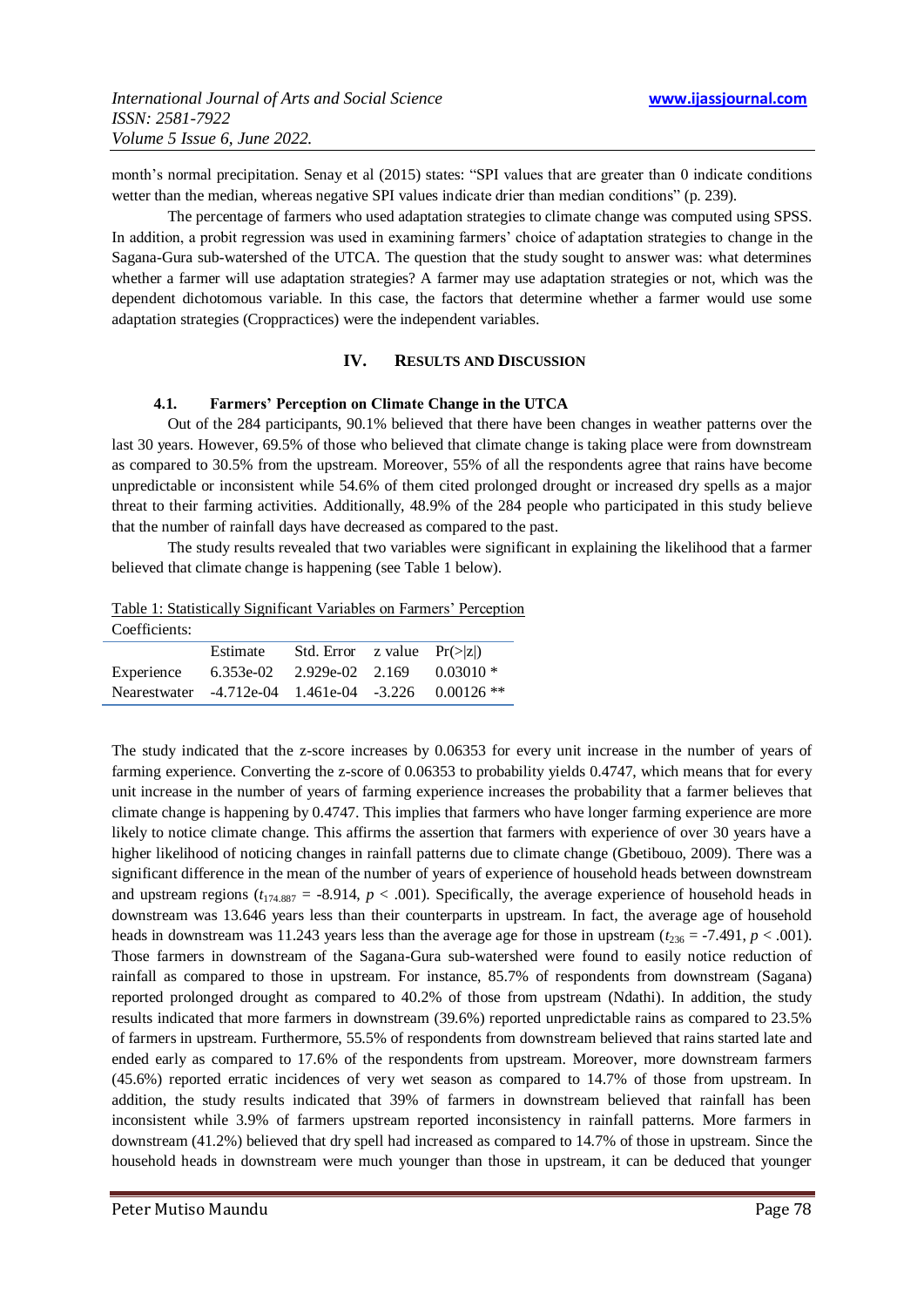farmers with less farming experience and lower education level (mainly up to primary level) are less likely to understand that the water shortage problems that they faced were caused by climate change. This explains the water-related conflicts where farmers in downstream blamed those in the upstream for diverting river water.

Concerning proximity to water source, the study results showed that the z-score decreased by 0.0004712 for every unit increase in the distance from the farm to the nearest water source. This means that for every unit increase in the distance from the farm to the nearest water source decreased the probability that a farmer believes that climate change was happening by 0.4998. The fact that farmers near the water source are able to monitor the water levels in the stream closely explains this. As the level of water reduces, they are the first to notice. This explains allegations from the people downstream that farmers in the upstream were diverting water thereby denying them the opportunity to irrigate their farms. These findings on the two statistically significant variables on farmers' perception generated the following model for predicting farmers' perception on climate change in the UTCA.

*Probit*(Changesweather=1) = 0.06353Experience-0.0004712Nearestwater + e, where Changesweather is farmers' perception on climate change, Experience is participant's farming experience in years, Nearestwater is the distance from the farm to the nearest water source and e is the error term.

# **4.2. SPI Results**

The SPI results showed that rainfall in the UTCA was erratic. While 1997 was extremely wet, extremely dry weather was recorded in 2000. A severely dry weather in 1987 preceded very wet weather that was recorded in 1988 (see Fig. 2 below). Compared to normal, the study revealed that two incidences of extremely wet weather in the UTCA were recorded in 1988 and 1997 with SPI values of 1.55 and 2.18 respectively. In addition, two severely dry weather incidences were recorded in 1987 and 1998 as indicated by SPI values of -159 and -273 respectively. Data from only two out of the nine rain gauging stations had statistically significant negative trend. This finding corroborates farmers' perception that rainfall has not only declined but also become erratic and unpredictable.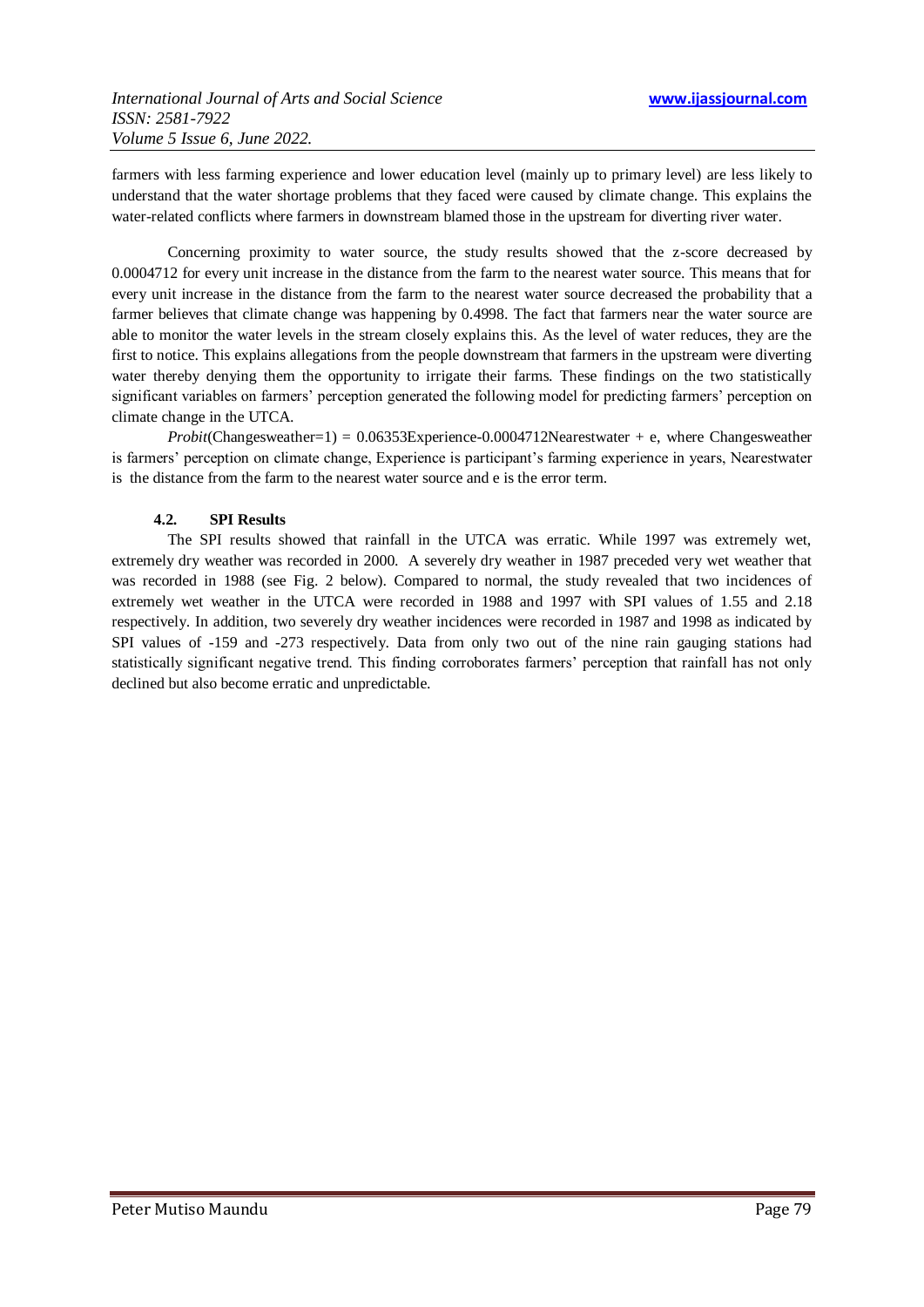

Standardized Precipitation Index (SPI)

Figure 2: Standard precipitation index (SPI)

# **4.3. Adaptation Strategies**

While 90.1% of all participants believe that climate change is taking place, 76.4% of them did not have deliberate adaptation strategies to climate change. Surprisingly, out of those farmers who have adopted adaptation strategies to climate change, only 22.4% of them are in downstream (which is much drier) while the remaining 77.6% of them are in the upstream. The most popular strategies that farmers used to overcome the challenge of reduced number of rainfall days were use of water pumps in irrigation (26.76%), growing crops that mature within a short period (4.58%), harvesting and storage of rainwater (2.11%), and use of certified seeds (2.11%). While certified seeds were expensive and unaffordable to many households, their use was meant to get early maturing and drought resistant crop varieties. The most popular adaptation strategies to overcome prolonged drought as farmers mentioned were pump irrigation (30.30%), harvesting of rainwater (4.90%), planting drought resistant crops (4.90%), and storing food during times of bumper harvest (4.20%). In order to deal with the unpredictable or inconsistent nature of rains, farmers took some measures such as use of pump irrigation (30.3%), harvesting and storage of rainwater (4.9%), planting drought resistant crops (4.9%) and storing more food during bumper harvest (4.2%).

The study revealed other adaptation strategies that farmers used and that were quite unpopular ten years ago that include the following. Some people bought food when their harvest was inadequate to meet their needs. This, according to the study participants, was not the case 10 years ago. Other farmers found farming to be a risk business prompting them to diversify by venturing in other economic activities to supplement the incomes they generated from their farms. Few farmers dug water pans for storage of rainwater. This meant that many farmers relied on water from the rivers to irrigate their farms. Furthermore, some farmers did not have water pumps because they relied on the use of water pipes that utilized the force of gravity in areas that have sloppy land terrain. During the data collection process, sprinklers were observed in many farms especially in the upstream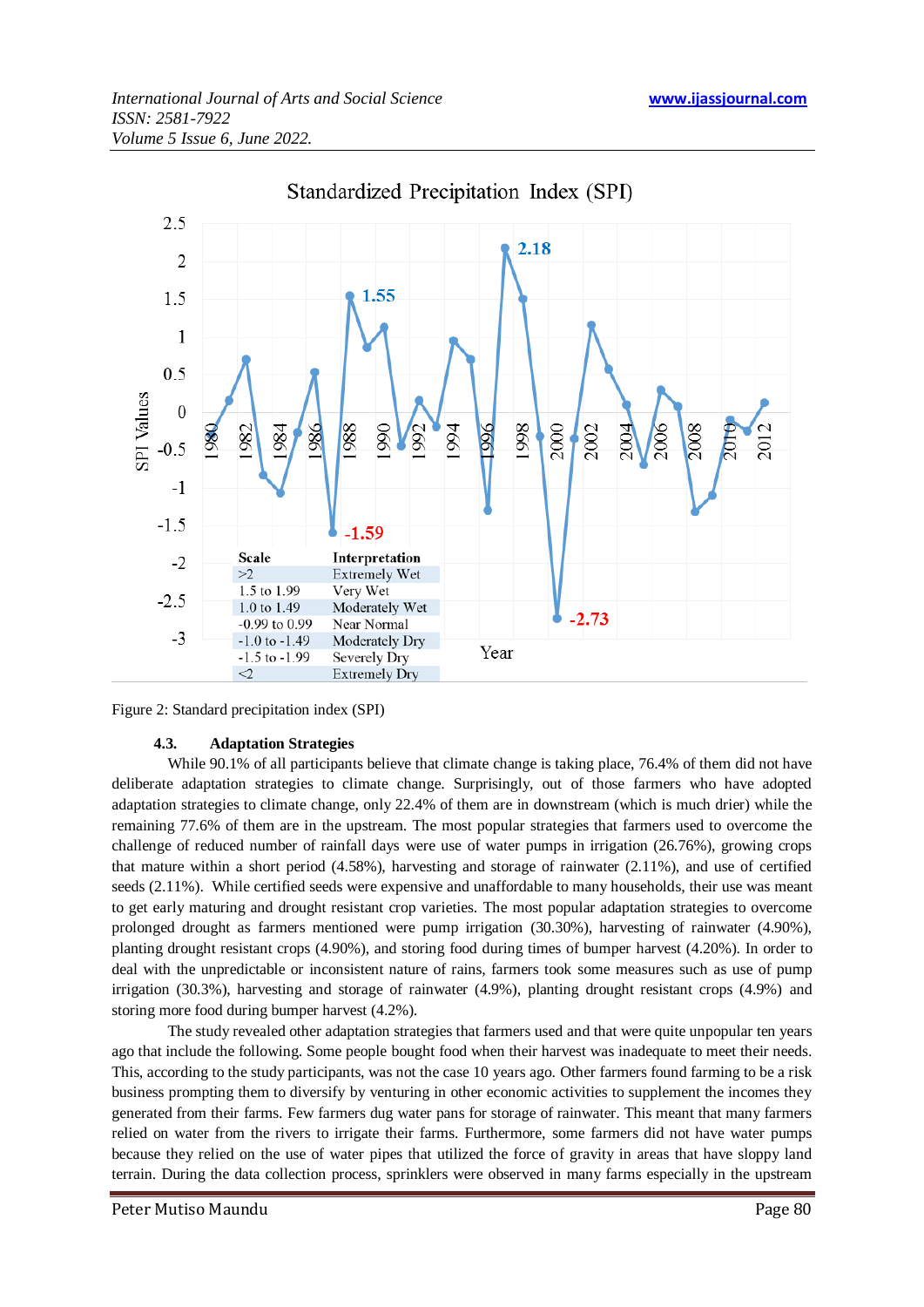area. In addition, farmers argued that they invested more money in animal health and prevention of crop pests and diseases as compared to the amount of money that they spend on the same ten years ago. Few farmers, especially those in downstream, dug drainage channels to control flooding. Others in downstream, increased the proportion of their farm allocated for crop production. Nevertheless, some farmers complained about lack of market for their perishable farm produce especially during rain seasons when many roads are impassable and the transport cost is high.

# **4.4. Choice of Farmers' Adaptation Strategies to Climate Change**

The age, availability of food to households, highest education level attained by heads of households and their income levels were found to be significant factors that shaped farmers' perceptions on adaptation strategies to climate change (see Table 2 below).

| Coefficients:                  |           |            |          |                      |
|--------------------------------|-----------|------------|----------|----------------------|
|                                | Estimate  | Std. Error | z value  | $Pr(>\vert z \vert)$ |
| Age                            | $-0.2301$ | 0.08178    | $-2.813$ | $0.00490$ **         |
| Agebracket46 - 55              | 3.694     | 1.586      | 2.329    | $0.01986*$           |
| Agebracket56 - 65              | 5.324     | 2.258      | 2.357    | $0.01840*$           |
| AgebracketOver 65              | 9.408     | 3.246      | 2.898    | $0.00375$ **         |
| FoodavailabilitySame           | $-2.002$  | 0.9772     | $-2.048$ | $0.04054*$           |
| <b>EducationPrimary school</b> | $-1.976$  | 0.9399     | $-2.102$ | $0.03552*$           |
| <b>IncomeSame</b>              | 2.447     | 0.9597     | 2.55     | 0.010                |

Table 2: Statistically Significant Variables on Choice of Adaptation Strategies

The z-score decreases by 0.2301 for every unit increase in the age of farmers. This means that for every unit increase in a farmer's age decreases the probability that he or she would embrace adaptation strategies to climate change by 0.409. This finding was consistent even when the age was broken down into age brackets. For instance, the probability that a farmer would embrace adaptation strategies was highest between the ages of 46 to 55, but it tended to zero as the age increased to 65 years.

If food availability remained the same (no increase and no decrease), the study findings indicated that the probability that a farmer would adopt strategies for climate change would decrease by 0.022642. The fact that farmers, especially those who practiced subsistence farming, saw no need for climate change adaptation strategies can be attributed to having enough food to eat and failure to foresee a situation where they would be food insecure.

Acquiring primary education as one's highest academic qualification decreases the probability that a farmer would adopt strategies for adapting to climate change by 0.024077. The need to understand, choose and adopt climate change strategies, according to this finding, requires education level beyond primary school. This finding emphasizes the need to promote education in the region and integrate it with training on good farming practices at this time when climate change is shaping farming practices.

The study indicated that having stable income increased the probability that a farmer would adopt strategies for adapting to climate change by 0.007203. This may explain why farmers cited lack of adequate funds as a reason for failing to use farming practices that would improve their production when rains fail and water in the rivers decline.

Based on these study findings, the change in the likelihood that a farmer would start embracing adaptation strategies to climate change in the Sagana-Gura sub-watershed of the UTCA can be predicted using the following probit model.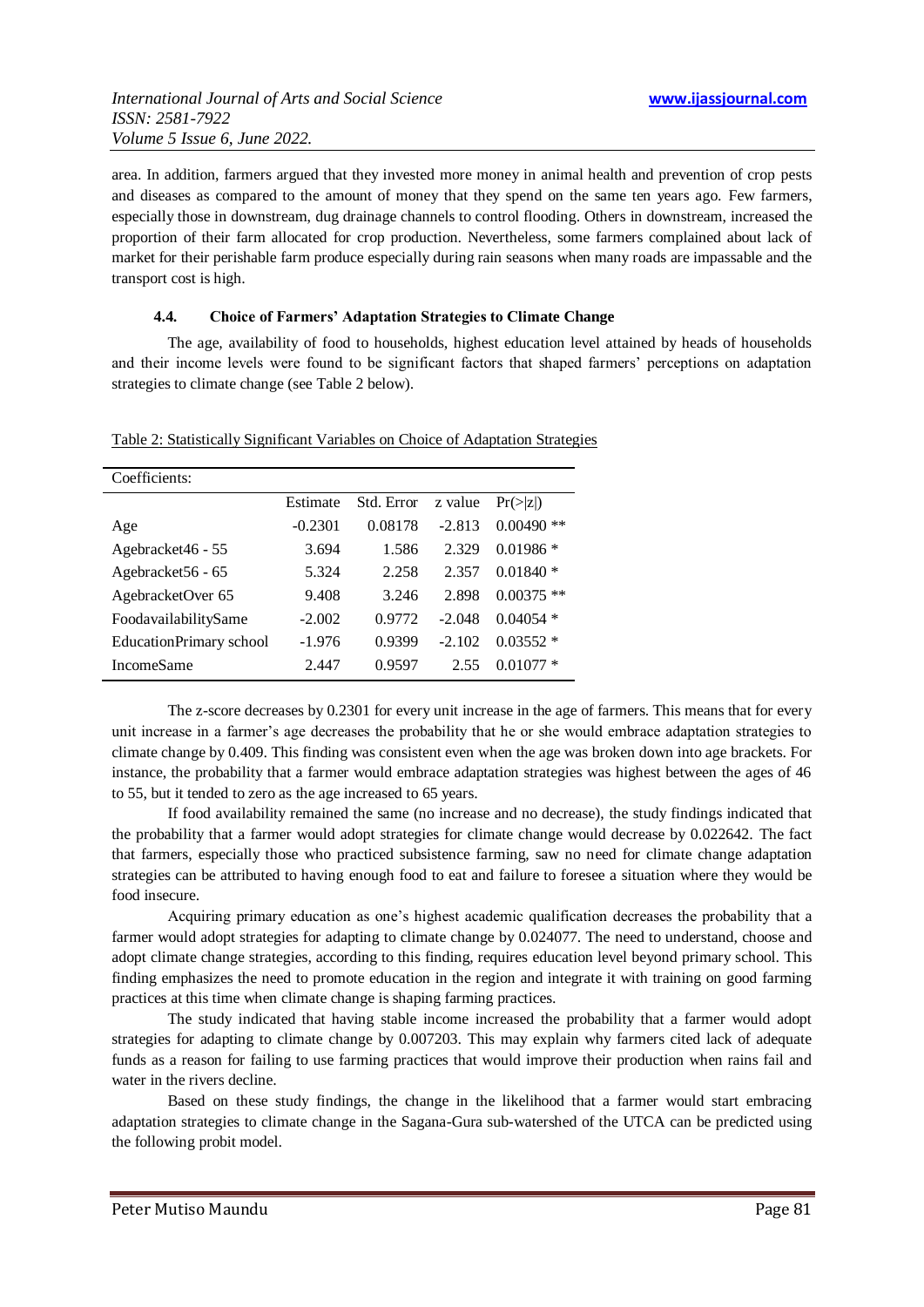*Probit*(Croppractices=1) = [2.447IncomeSame] + [3.694Agebracket46–55] + [5.324 Agebracket56 – 65] + [9.408 AgebracketOver 65] – [0.2301Age] – [1.976EducationPrimary school] – [2.002 FoodavailabilitySame] + e

#### **V. CONCLUSION**

Farmers in the Sagana-Gura sub-watershed described rainfall patterns as erratic and inconsistent. They noted that start and end of the rain seasons are no longer predictable. As a result, they no longer understand the best crops varieties to plant as well as the best time to plant. This explains their increasing reliance on irrigation farming. Buying food and the rising habit of storing more of their harvest for use in times of uncertainties, which was not the case 10 years ago, show their belief that food insecurity has increased due to water scarcity, extreme weather conditions, rapid population growth rate and high costs of inputs. However, the current study indicated that many people are not well equipped to deal with the effects of climate change even though they have observed such changes for over three decades. In fact, many farmers in downstream did not seem to understand that decrease in water in rivers was because of climate change. Rather than adapting sustainable methods of farming, they blamed those in upstream for 'overusing' the water and diverting it. This means that conflicts between farmers in upstream and those in downstream may escalate if awareness creation about climate change is not conducted to reach out to those who do not understand the consequences of climate change. While farmers upstream concentrate on growing crops for sale, many complained about lack of market for their products. They argued that their intention was to generate money through sale of farm products that they would use to buy food. However, the contradiction arises when the cash crops are wasted in the farms because of lack of buyers and poor roads. In the past, younger and upcoming farmers have been targeted in promoting sustainable farming as a way of dealing with climate change. However, the current study revealed that farmers with many years of experience are more likely to understand how significantly the climate has changed. In addition, farmers living far away from water sources are less likely to understand that climate change is the main reason for the fluctuations in streamflows that the region is experiencing. This finding is important in constituting community-owned projects that seek to minimize the negative impacts of climate change. On one hand, young farmers are likely to benefit from older and more experienced colleagues in identifying the mistakes that led to environmental degradation. On the other hand, the young farmers are more likely to use innovative ways of evading similar mistakes and coming up with solutions to solve the challenges associated with climate change. In fact, the study revealed that middle-aged farmers between the age of 46 and 56 years were more conscious on adaptation of strategies on climate change. This contradicts the expectation that younger farmers who are expected to have greater knowledge on climate change through academic and technological access to information should lead the way in promoting sustainable farming. As the pressure of increasing population continue to mount on the limited land, more people in upstream may focus on other income generating activities such as mining, and lumbering that may worsen the already deteriorating environment of the Sagana-Gura sub-watershed. As a result, water scarcity downstream may increase even as farmers' demand for the commodity increase as irrigation farming continues to grow. This may eventually deplete the Sagana-Gura sub-watershed. This shows how important it is for farmers to make proper choice of adaptation strategies for change.

#### **VI. ACKNOWLEDGEMENTS**

The authors of this article are grateful to the Regional Universities Forum for Capacity Building in Agriculture (RUFORUM) for establishing the collaborative regional Master of Science Degree in Research Methods and the Jomo Kenyatta University of Agriculture and Technology (JKUAT) for hosting the program since 2009. They are also grateful to the Water Research and Resource Center (WARREC) of JKUAT in collaboration with the Nature Conservancy (TNC) for financial support in form of partial fellowships on water in Upper Tana Catchment Area as part of the implementation of the research component of the IFAD-funded Upper Tana-Nairobi Water Fund (UTNWF) Project.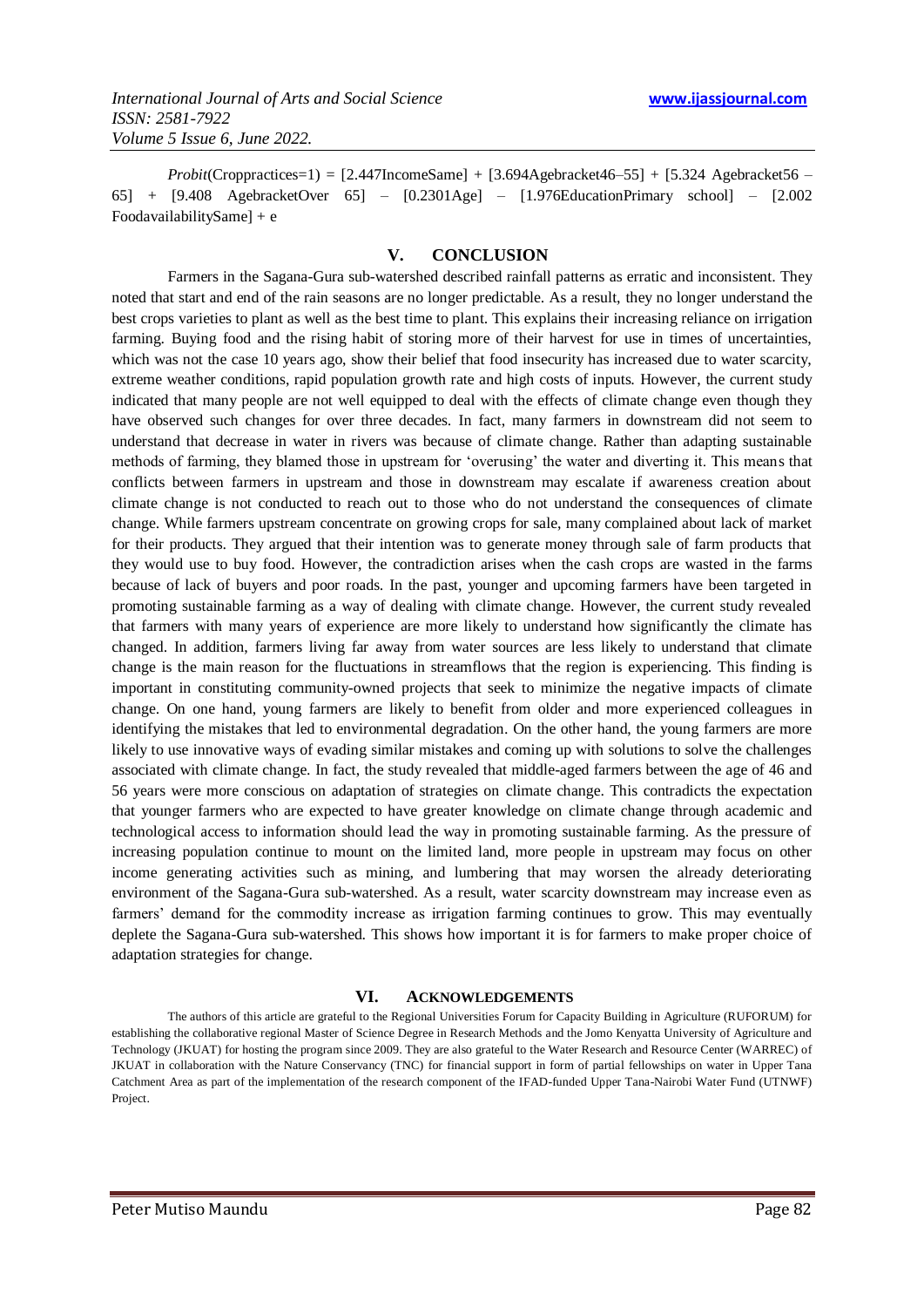#### **REFERENCES**

- [1] Arshad, S., Aslam, R., Tufail, H.M.B., Alvi, A.M., Anwar, F. and Sajjad, M., 2017. A survey of self medication with dietary supplements among pharmacy students of Punjab, Pakistan. *Pharmacophores*, *8*(5), pp.10-7.
- [2] Ado, A.M., Leshan, J., Savadogo, P., Bo, L. and Shah, A.A., 2019. Farmers' awareness and perception of climate change impacts: case study of Aguie district in Niger. *Environment, Development and sustainability*, *21*(6), pp.2963- 2977.
- [3] Kundzewicz, Z.W., Szwed, M. and Pińskwar, I., 2019. Climate variability and floods—A global review. *Water*, *11*(7), p.1399.
- [4] Wossen, T., Berger, T., Haile, M. G., & Troost, C. (2018). Impacts of climate variability and food price volatility on household income and food security of farm households in East and West Africa. *Agricultural systems*, *163*, 7-15.
- [5] Woetzel, J., Pinner, D., Samandari, H., Engel, H., Krishnan, M., McCullough, R., Melzer, T., Boettiger, S. (May 2020). How will African farmers adjust to changing patterns of precipitation? Case study. Accessed from https://www.mckinsey.com/~/media/McKinsey/Business%20Functions/Sustainability/Our%20Insights/How%20will %20African%20farmers%20adjust%20to%20changing%20patterns%20of%20precipitation/MGI-How-will-Africanfarmers-adjust-to-changing-patterns-of-precipitation.pdf
- [6] Baarsch, F., Granadillos, J.R., Hare, W., Knaus, M., Krapp, M., Schaeffer, M. and Lotze-Campen, H., 2020. The impact of climate change on incomes and convergence in Africa. *World Development*, *126*, p.104699.
- [7] Faurès, J.M. and Santini, G., 2008. Water and the rural poor: interventions for improving livelihoods in sub-Saharan Africa. *Water and the rural poor: interventions for improving livelihoods in sub-Saharan Africa.*
- [8] Ayanlade, A., Radeny, M. and Akin-Onigbinde, A.I., 2018. Climate variability/change and attitude to adaptation technologies: a pilot study among selected rural farmers' communities in Nigeria. *GeoJournal*, *83*(2), pp.319-331.
- [9] Karienye, D. and Macharia, J., 2020. Adaptive Capacity to Mitigate Climate Variability and Food Insecurity of Rural Communities along River Tana Basin, Kenya. *African Handbook of Climate Change Adaptation*, pp.1-12.
- [10] van Beukering, P. J. H., de Moel, H., Botzen, W. J. W., Eiselin, M., Kamau, P., Lange, K., ... & Overgaauw, N. (2015). The Economics of Ecosystem Services of the Tana River Basin-Assessment of the impact of large infrastructural interventions. *R-report*, *15*(03).
- [11] McCartney, M., Foudi, S., Muthuwatta, L., Sood, A., Simons, G., Hunink, J., Vercruysse, K. and Omuombo, C., 2019. *Quantifying the services of natural and built infrastructure in the context of climate change: the case of the Tana River Basin, Kenya* (Vol. 174). International Water Management Institute (IWMI).
- [12] Njogu, I.N. and Kitheka, J.U., 2017. Assessment of the influence of rainfall and river discharge on sediment yield in the Upper Tana Catchment in Kenya.
- [13] Iseman, T. and Miralles-Wilhelm, F., 2021. *Nature-based solutions in agriculture: The case and pathway for adoption*. Food & Agriculture Org.
- [14] Hunink, J.E., Niadas, I.A., Antonaropoulos, P., Droogers, P. and De Vente, J., 2013. Targeting of intervention areas to reduce reservoir sedimentation in the Tana catchment (Kenya) using SWAT. *Hydrological Sciences Journal*, *58*(3), pp.600-614.
- [15] Kamamia, A.W., Vogel, C., Mwangi, H.M., Feger, K.H., Sang, J. and Julich, S., 2021. Mapping soil aggregate stability using digital soil mapping: A case study of Ruiru reservoir catchment, Kenya. *Geoderma Regional*, *24*, p.e00355.
- [16] Tansey, J. and O'riordan, T., 1999. Cultural theory and risk: a review. *Health, risk & society*, *1*(1), pp.71-90.
- [17] Douglas, M.P., 1966. Purity and Danger: An Analysis of the Concepts of Pollution and Taboo. *London: Rout-ledge and Kegan Paul. DouglasPurity and Danger1966*.
- [18] Leal Filho, W., Nzengya, D., Muasya, G., Chemuliti, J. and Kalungu, J.W., 2017. Climate change responses among the Maasai community in Kenya. *Climatic change*, *145*(1), pp.71-83.
- [19] Ng'ang'a, W. T. and Crane, T.A., 2020. Social differentiation in climate change adaptation: One community, multiple pathways in transitioning Kenyan pastoralism. *Environmental Science & Policy*, *114*, pp.478-485.
- [20] Vestby, J., 2019. Climate variability and individual motivations for participating in political violence. *Global Environmental Change*, *56*, pp.114-123.
- [21] Mungai, A. (February 2018). Water levels in some of Mt Kenya's key rivers have decreased significantly over the past few years. Accessed from <<https://www.standardmedia.co.ke/kenya/article/2001270225/water-levels-in-someof-mt-kenya-s-key-rivers-have-decreased-significantly-over-the-past-few-years>>
- [22] Li, C.J., Chai, Y.Q., Yang, L.S. and Li, H.R., 2016. Spatio-temporal distribution of flood disasters and analysis of influencing factors in Africa. *Natural Hazards*, *82*(1), pp.721-731.